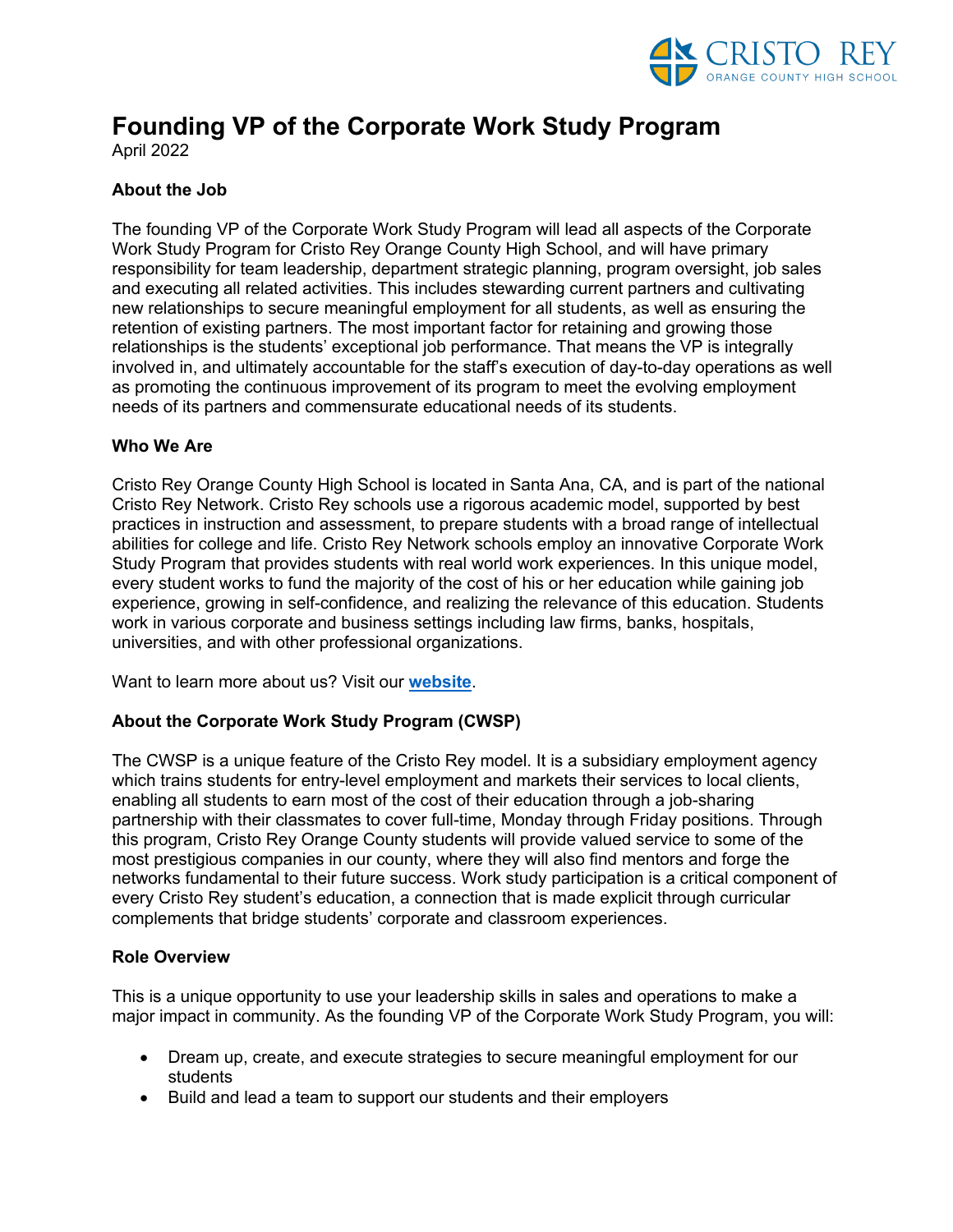

• Work alongside a founding leadership team dedicated to the success of Cristo Rey Orange County

Being a founder of a Cristo Rey school is extremely entrepreneurial and fast-paced. If you're interested in being part of the Cristo Rey movement, want to lead something new, and thrive under pressure, please keep reading to learn more!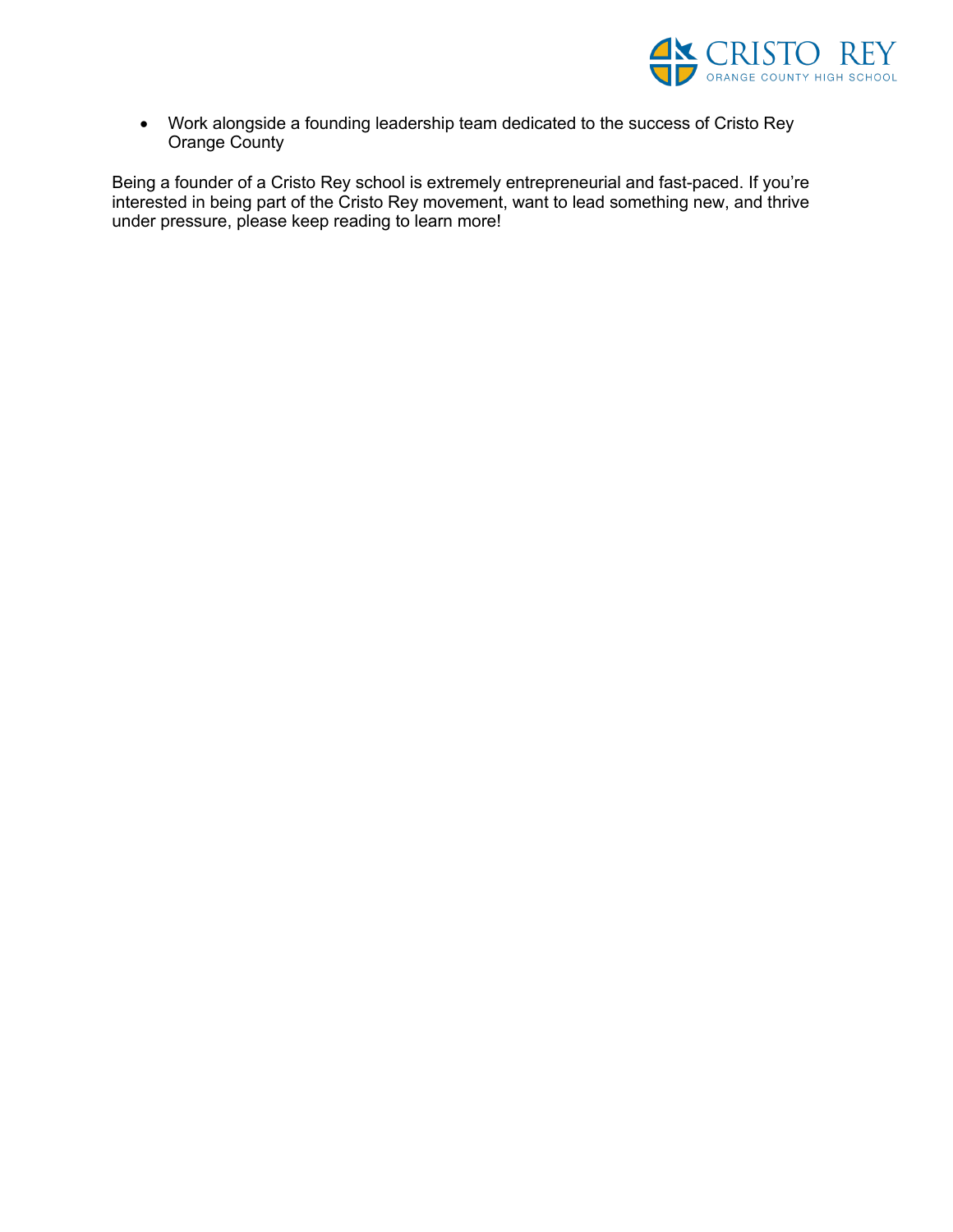

# **What You'll Do**

#### *Performance Objectives & Measures*

- Secure and maintain jobs for 100% of enrolled students for the entire school year.
- Achieve a minimum of 90% paid jobs at the prevailing market rate for entry level positions.
- Achieve a minimum of 90% retention rate for existing jobs.
- Develop strategies and tactical plans to secure / maintain jobs for 100% of the students at the projected full capacity enrollment of 400 students.

#### *Essential Responsibilities*

- Accountable for meeting annual CWSP employment benchmarks and revenue goals.
- Responsible for maintaining the CWSP budget.
- Responsible for cultivating a customer relationship management approach to sales and service activities that achieve performance metrics.
- Serve as liaison to the Board of Directors for the Corporate Work Study Program, and in collaboration with the President and Committee Chair, lead the Jobs Committee.
- Responsible for managing a complex sales cycle to attract new clients as well as retain and grow existing client partnerships.
- Ensure the CWSP operations team is engaging in best practices in client management, student support and professional development.
- Responsible for creating a professional framework that emphasizes workplace skill development (technical and noncognitive) to ensure student employability and success at work.
- Collaborates with school Advancement personnel to coordinate a communications strategy for the program that maintains a high level of brand awareness, and explores collaborative opportunities.
- Collaborates with the school Director of Recruitment and Admissions to promote and answer questions regarding the CWSP experience for prospective students and their families, as well as conduct non-academic based assessments regarding students' employability within CWSP.
- Collaborates with the Principal and school faculty to deepen curricular connections between what students learn in the classroom and in the workplace, improving performance in both settings.
- Responsible for leading the planning and execution of CWSP pre-matriculation training for incoming students.
- Accountable for maintaining compliance with all legal, safety and employment requirements (Federal, State, and local) for the work study program, as well as employment agreements with clients.
- Responsible for leading, inspiring, and managing the CWSP staff.
- Supports engagement with the Cristo Rey Network, including participation at CWSPspecific trainings/gatherings and the Annual Meeting and responding to routine and periodic requests for program specific data.

#### **You May Be a Fit if You**

• Are a strong leader and have unquestionable integrity and ethical behavior that creates trust among the school's stakeholders